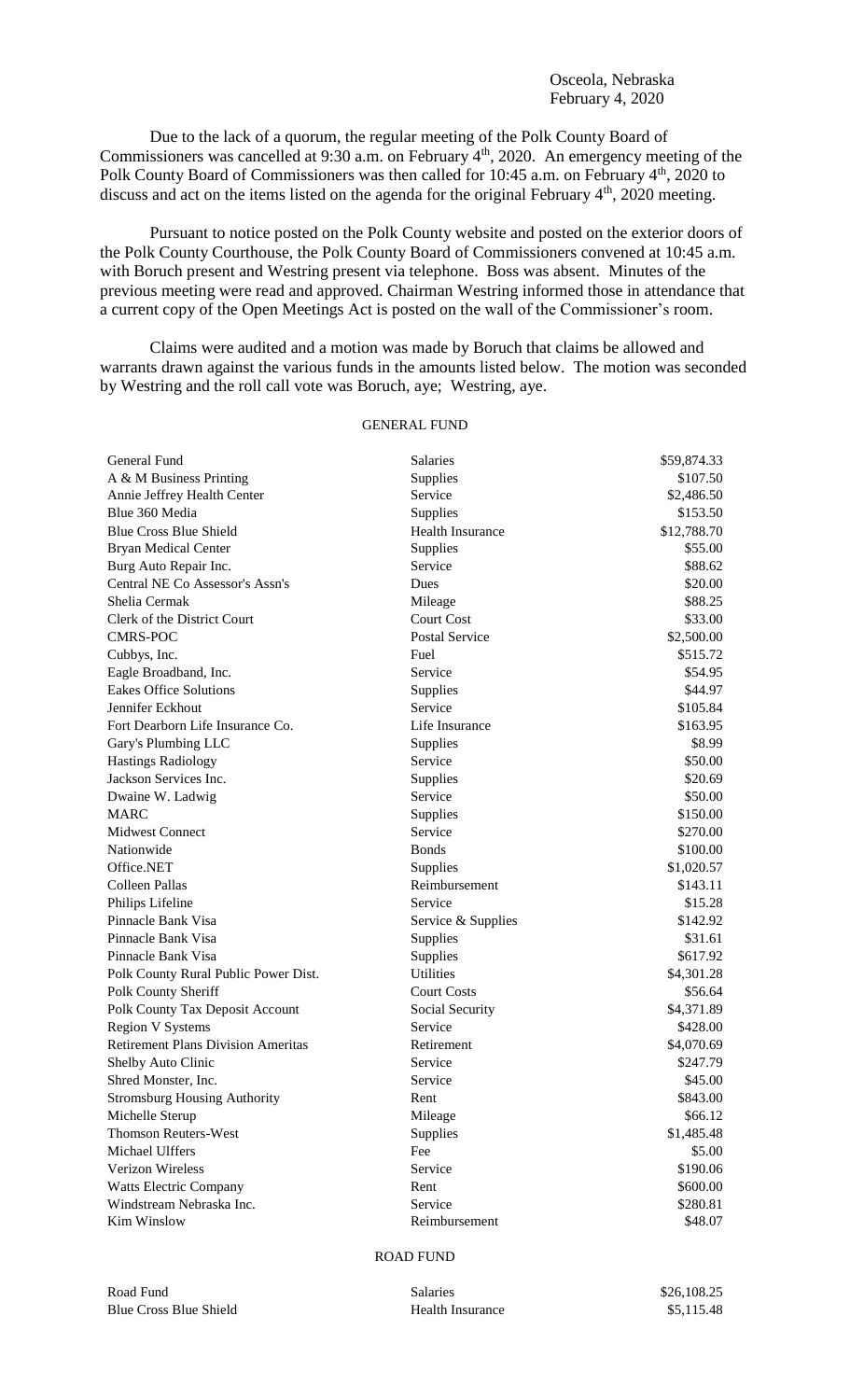| Augie's Auto Body Repair                    | Service                       | \$153.78    |
|---------------------------------------------|-------------------------------|-------------|
| <b>Black Hills Energy</b>                   | Supplies                      | \$146.07    |
| Carl's Skrap                                | Service                       | \$36.00     |
| Fort Dearborn Life Insurance                | Life Insurance                | \$82.40     |
| Johansen Repair                             | Service                       | \$113.00    |
| Johnson Sand & Gravel Co. Inc.              | Gravel and Borrow             | \$2,993.01  |
| Medical Enterprises Inc.                    | Service                       | \$75.00     |
| Osceola Implement & Supply Inc.             | Parts/Supplies                | \$47.24     |
| Polk County Tax Deposit Account             | Social Security               | \$1,958.48  |
| Polk County Rural Public Power Dist.        | <b>Utilities</b>              | \$284.94    |
| Power Plan                                  | Parts                         | \$741.20    |
| <b>Retirement Plans Division Ameritas</b>   | Retirement                    | \$1,708.31  |
| Shelby Auto Clinic                          | Grease/Oil                    | \$702.00    |
| Windstream Nebraska Inc.                    | Service                       | \$171.88    |
|                                             | <b>SENIOR SERVICES FUND</b>   |             |
| City of Stromsburg                          | Rent                          | \$100.00    |
| Eagle Broadband                             | Service                       | \$291.00    |
| Good Samaritan Society-Osceola              | Service                       | \$430.00    |
| <b>Midwest Covenant Home</b>                | Service                       | \$14,099.56 |
| STR, LLC                                    | Rent                          | \$200.00    |
|                                             | <b>INHERITANCE TAX FUND</b>   |             |
| Deb Brouillette                             | Mileage                       | \$110.78    |
| DAS State Accounting-Central Finance        | Service                       | \$448.00    |
| Eagleview Pictometry International Corp.    | <b>Aerial Photos</b>          | \$13,866.61 |
| <b>MIPS</b>                                 | <b>Computer Expense</b>       | \$471.30    |
|                                             | 911 EMERGENCY MANAGEMENT FUND |             |
| Windstream Nebraska Inc.                    | Service                       | \$251.54    |
|                                             | <b>WEED FUND</b>              |             |
| <b>Constellation Newenergy Gas Division</b> | <b>Utilities</b>              | \$50.36     |
| Polk County Rural Public Power District     | Utilities                     | \$49.48     |

The following fees for the month of January were earned by the various offices and submitted to the County Treasurer. County Treasurer receipts show fees earned were credited to the appropriate county funds.

| Dwaine W. Ladwig, Sheriff     | \$1,351.64 |
|-------------------------------|------------|
| Debra S. Girard, County Clerk | \$2,964.52 |

The County Jail Report for the month of January was reviewed by the Board and approved.

The quarterly inspection of the jail was postponed until the next meeting of the Board.

Discussion and action on a comp time policy was tabled until the next meeting of the Board.

Supt. Theis provided information about purchasing a new belly dump trailer. Before making any decisions, the Board wanted more details, including comparing the cost of a trailer using air to open the gate versus a hydraulic gate.

The Notice to Proceed and Agreement for Construction Contract with A&R Construction Co. were received from JEO for the Polk North Unbonded Concrete Overlay project (JEO Project No. 150531). A motion was made by Boruch authorizing the Chairman to sign the necessary documents to move forward with the Polk North Project. The motion was seconded by Westring and the roll call vote was Boruch, aye; Westring, aye.

Supt. Theis updated the Board on the work being done in the Road Dept. Representatives from FEMA will be here again on Thursday to continue their review and validation of the costs associated with the repairs to the county roads and bridges following last spring's flooding. The One and Six Year Road Plan hearing will be held on February 25<sup>th</sup>.